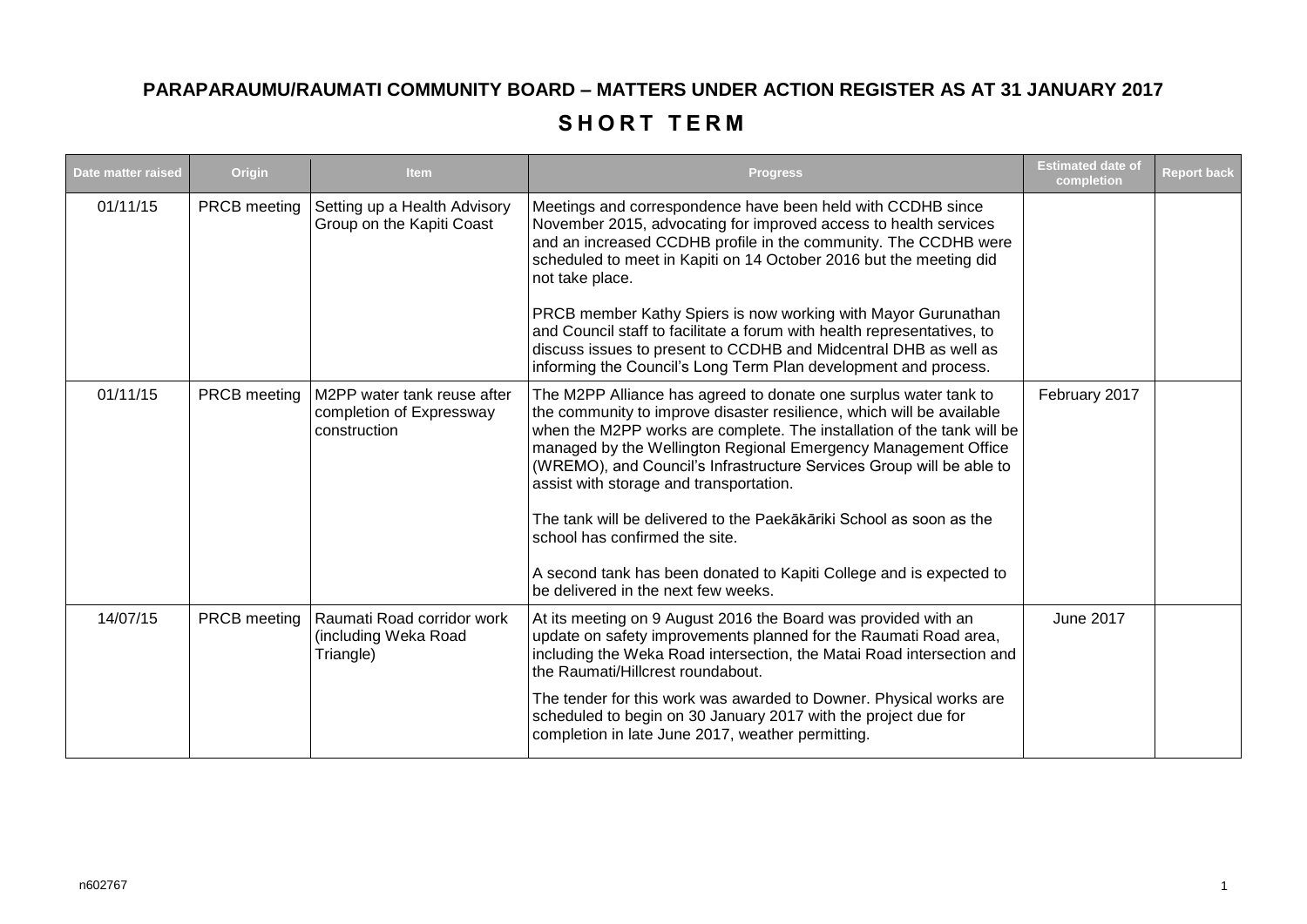| Date matter raised | Origin              | <b>Item</b>                                 | <b>Progress</b>                                                                                                                                                                                                                                                                                                                                                                                                                                                                                                                                                                                          | <b>Estimated date of</b><br>completion | <b>Report back</b> |
|--------------------|---------------------|---------------------------------------------|----------------------------------------------------------------------------------------------------------------------------------------------------------------------------------------------------------------------------------------------------------------------------------------------------------------------------------------------------------------------------------------------------------------------------------------------------------------------------------------------------------------------------------------------------------------------------------------------------------|----------------------------------------|--------------------|
| 05/09/14           | <b>PRCB</b> meeting | Safety concerns on Ruapehu<br><b>Street</b> | Scheduled work includes:<br>Provide a right turn bay Ruapehu into Ruahine and improve<br>pedestrian refuge across Ruahine; and<br>Install a pedestrian refuge across Ruapehu between Kaitawa<br>(north) and Kaimanawa.<br>The curve warning sign is being moved slightly closer to the band<br>south of Kaimanawa Road<br>Other safety works have been completed on Ruapehu Street. The<br>kerb east of the school zebra crossing has been modified to allow<br>cyclists to safely mount it in an emergency where they might get<br>squeezed out of traffic.<br>The above works have all been completed. |                                        |                    |
| June 2016          | <b>RSRA</b>         | Plantings at Poplar Avenue                  | Officers from Council's Parks department have investigated options for<br>tree planting on Poplar Avenue, with two potential suitable sites<br>identified. The proposals are within an area which is currently owned<br>by NZTA but in the process of being passed to DOC for GWRC to<br>manage.<br>Officers are waiting until the land transfer has taken place. At that time<br>discussions can be held with GWRC, with a view to establishing an<br>agreement. No time frame has been provided.<br>Officers have not been advised of any progress.                                                    |                                        |                    |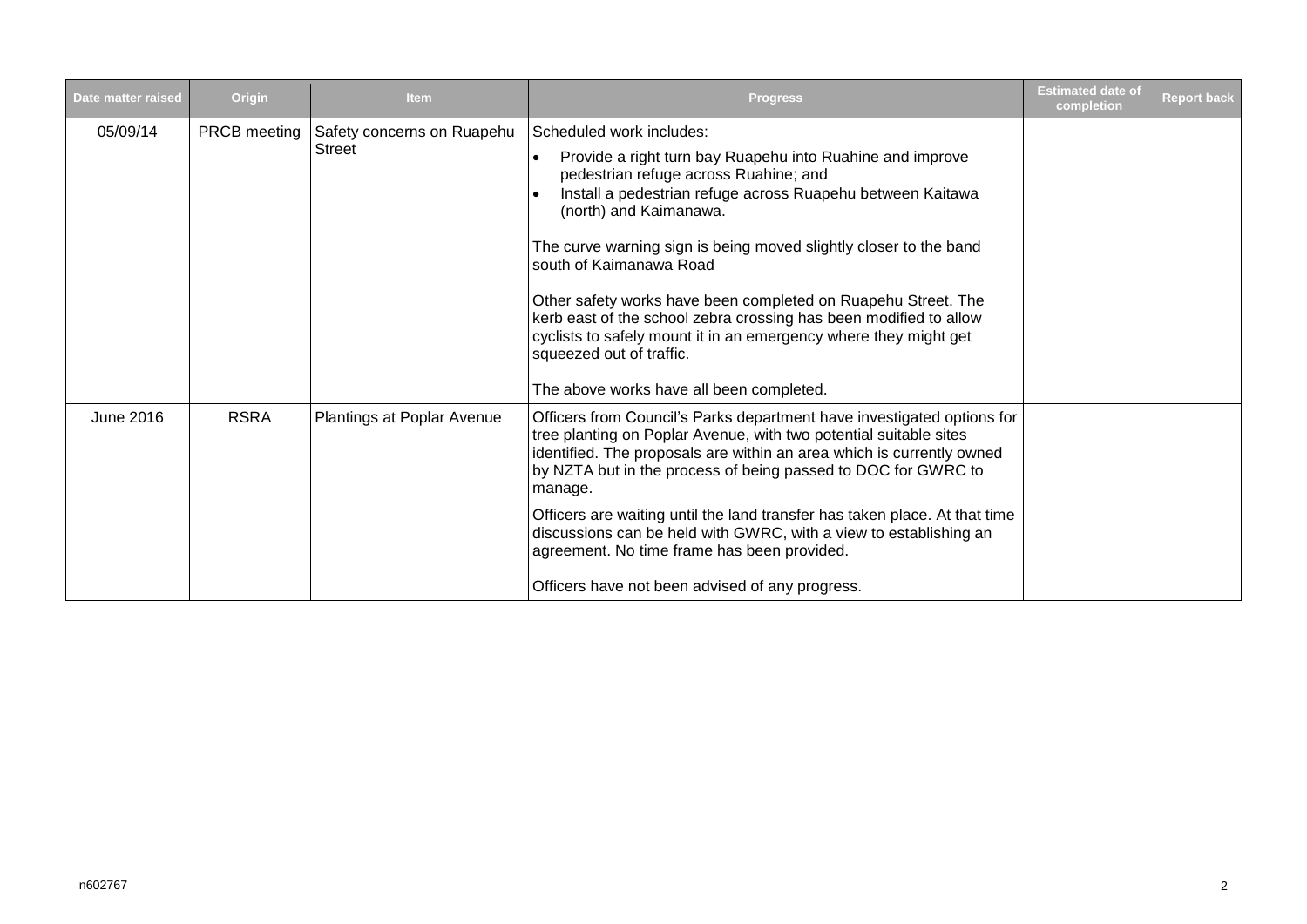## **PARAPARAUMU/RAUMATI COMMUNITY BOARD – MATTERS UNDER ACTION REGISTER AS AT 31 JANUARY 2017**

## **L O N G T E R M**

| Date matter raised | Origin                                                                               | Item                                                   | <b>Progress</b>                                                                                                                                                                                                                                                                                                                                                                                                                                                                                                                                                                                                                                                                                                     | <b>Estimated date of</b><br>completion | <b>Report back</b> |
|--------------------|--------------------------------------------------------------------------------------|--------------------------------------------------------|---------------------------------------------------------------------------------------------------------------------------------------------------------------------------------------------------------------------------------------------------------------------------------------------------------------------------------------------------------------------------------------------------------------------------------------------------------------------------------------------------------------------------------------------------------------------------------------------------------------------------------------------------------------------------------------------------------------------|----------------------------------------|--------------------|
| Mid 2015           | LTP 2015-35                                                                          | Redevelopment of the<br>Raumati pool building          | Planning will commence in 2017/18.                                                                                                                                                                                                                                                                                                                                                                                                                                                                                                                                                                                                                                                                                  | 2020                                   |                    |
| Mid 2015           | LTP 2015-35                                                                          | Investment in a Performing<br>Arts Centre <sup>1</sup> | The funding and access agreement between the Council and the<br>College has been drafted. The agreement is awaiting the approval of<br>the Ministry of Education and will then go to Council for final sign off.                                                                                                                                                                                                                                                                                                                                                                                                                                                                                                    | 2016/17                                |                    |
| Mid 2015           | LTP 2015-35                                                                          | Development of Otaraua<br>Park                         | The Development Plan will be completed in association with the<br>Community Facilities Study. Work on the plan has commenced, with a<br>family event planned for March to start the wider community<br>engagement. The work is due for completion in December 2017.                                                                                                                                                                                                                                                                                                                                                                                                                                                 | 2015/17                                |                    |
| 17/07/12           | Raumati South<br>Residents<br>Association -<br>public speaking<br>at PRCB<br>meeting | Reduced speed through<br>Raumati South Village         | A letter was received from the Regional Manager of NZTA requesting<br>that all Road Controlling Authorities defer any speed limit and speed<br>management reviews until they have tested and ratified their new<br>Speed Management Guide. Council is still awaiting advice from NZTA<br>regarding the new process for setting speed limits.<br>NZTA have now released the speed management guide but it is not<br>finalised yet, we are waiting for this to happen before we set our own<br>process for reviewing local road speed limits under the new guide.<br>However, we expect to be able to report back to all community boards<br>around mid 2017 and present on the speed limit process going<br>forward. | September 2016                         |                    |
| 17/07/12           | PRCB meeting                                                                         | <b>Town Centres Project</b>                            | The first section of work completed in January 2017 for the Town<br>Centres Project was a joint initiative with the Stride 'n' Ride project<br>making improvements on Kāpiti Road from Arawhata Road to Ngahina<br>Street. The on-road cycleways, new shared pathway and the<br>undergrounding of power have helped to deliver safer pedestrian and<br>cyclist access to and from the Paraparaumu town centre.<br>Other work currently underway in Paraparaumu town centre includes<br>the Coastland's retail development on Rimu Road. The Council is<br>working closely with Coastlands to share and align our plans for                                                                                          | Ongoing                                |                    |

 1 Subject to an appropriate agreement about the community use of the centre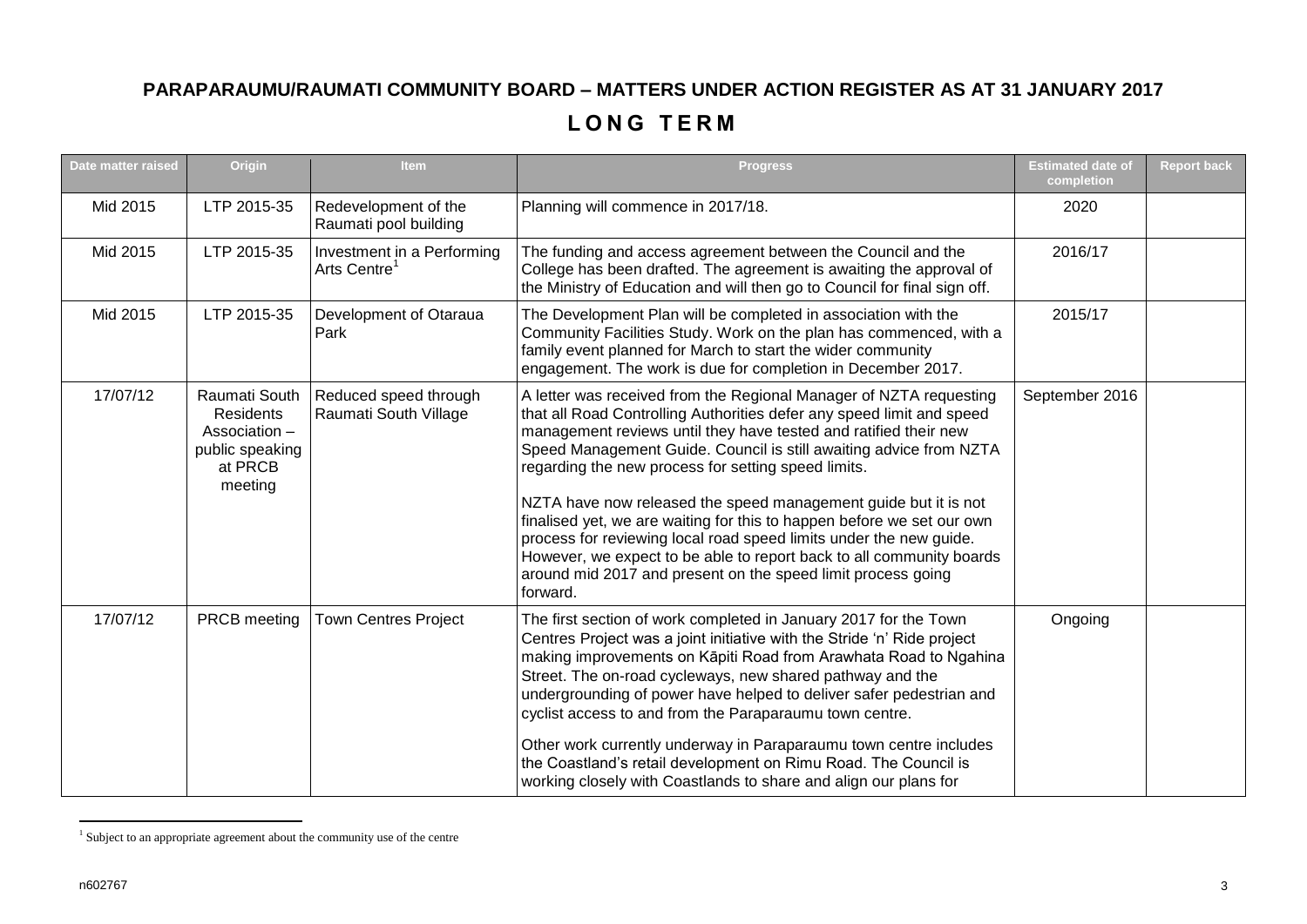|                  |                    |                                                                                                                              | transforming the civic precinct and Rimu Road area which, over time<br>sees Rimu Road become the main street of Paraparaumu.<br>Several other Paraparaumu town centre transformation initiatives will<br>come on stream during 2017 and 2018.<br>Work with NZTA on State Highway 1 designs is continuing with the<br>scheme and design nearly complete. We hope to make that<br>information publicly available in March.                                                                                                                                                                                                                                                                                                                                                                                                                                                                                                                                                                               |         |  |
|------------------|--------------------|------------------------------------------------------------------------------------------------------------------------------|--------------------------------------------------------------------------------------------------------------------------------------------------------------------------------------------------------------------------------------------------------------------------------------------------------------------------------------------------------------------------------------------------------------------------------------------------------------------------------------------------------------------------------------------------------------------------------------------------------------------------------------------------------------------------------------------------------------------------------------------------------------------------------------------------------------------------------------------------------------------------------------------------------------------------------------------------------------------------------------------------------|---------|--|
|                  | PRCB meeting       | <b>Expressway Update</b>                                                                                                     | At the PRCB meeting of 22 November 2016 the following<br>appointments were made:<br>NZTA Expressway Community Liaison Group - Jonny Best<br>appointed as representative, Guy Burns appointed as alternative<br>representative<br>NZTA Neighbourhood Impact Forum for Leinster Avenue - Kathy<br>Spiers appointed as representative<br>NZTA Neighbourhood Impact Forum for Makarini Street - Bernie<br>Randall appointed as representative<br>A verbal update from each representative will be provided at the<br>meeting.                                                                                                                                                                                                                                                                                                                                                                                                                                                                              | Ongoing |  |
| <b>June 2016</b> | <b>Board Chair</b> | Redevelopment Plan for<br>Maclean Park, including:<br>Public Art<br>Kapiti Island<br><b>Customised Departure</b><br>Facility | A timeline has been agreed with the PRCB and Lumin has been<br>engaged to run the project with Council staff. Stakeholder engagement<br>commenced in December 2016 and completion date of the project has<br>been extended to October 2017.<br>The Terms of Reference for the Public Art Panel have been reviewed<br>by the Council's Senior Leadership Team and will be taken to the<br>Strategy and Policy Committee for approval in March 2017. That<br>process is expected to include consideration of panel membership.<br>At its meeting of 15 December 2017 the Council declined the<br>recommendation from the PRCB to keep the pond at Maclean Park<br>filled until such time as the consultation on the Maclean Park<br>Management Plan is completed.<br>Update on community engagement carried out to date:<br>Over 180 responses to the online questionnaire have been<br>received<br>Discussions with iwi are progressing well including valuable<br>information from the recent walkover | Ongoing |  |